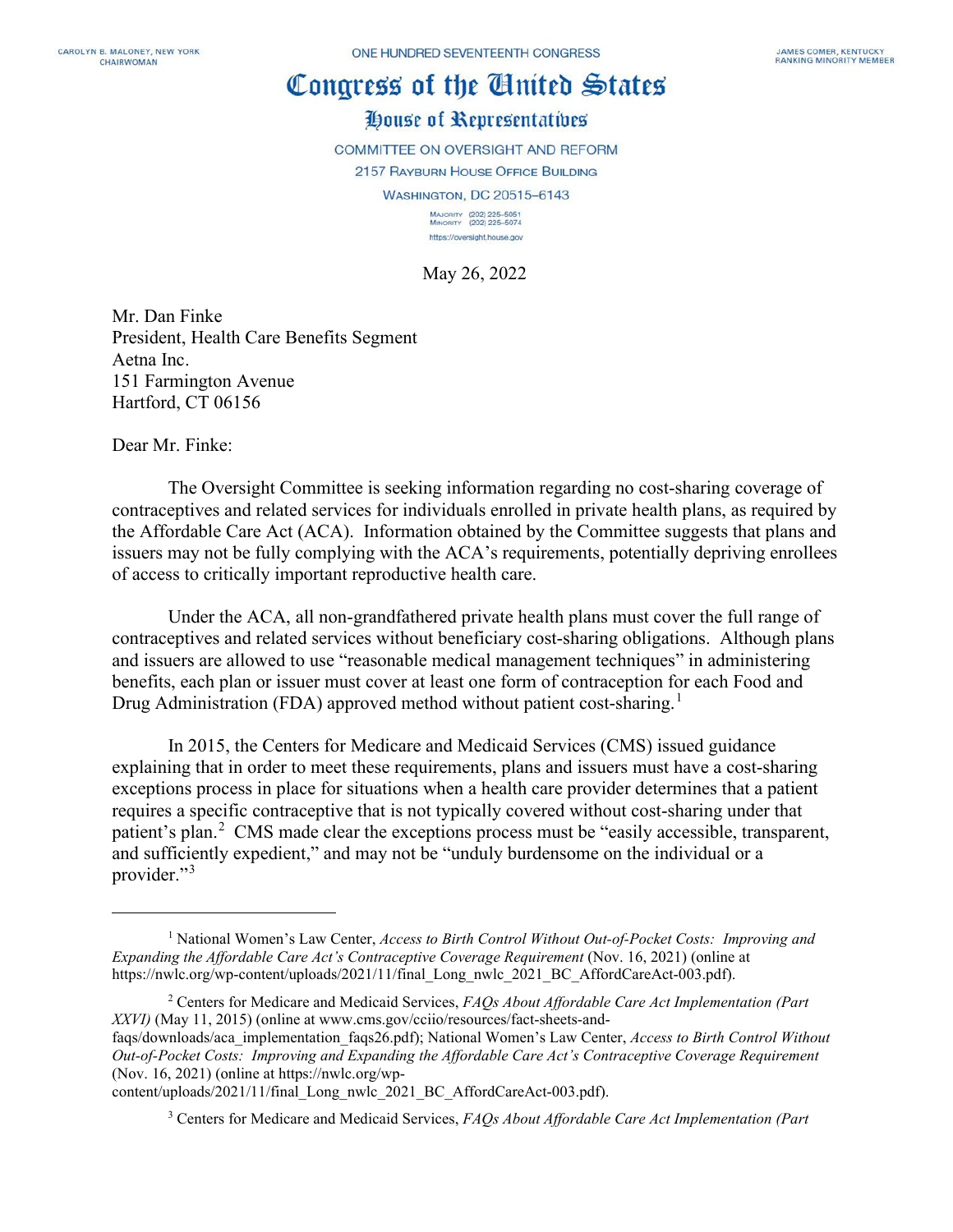Mr. Dan Finke Page 2

However, public reporting and information obtained by the Committee indicates that some plans and issuers, including their pharmacy benefit managers (PBM), have not been in compliance with these requirements. For instance:

- Reports indicate that plans and issuers are routinely not covering without costsharing contraceptive products that were recently approved by FDA, in particular after 2011.[4](#page-1-0)
- Even when plans and issuers adequately cover contraceptive products without cost-sharing obligations, those same plans and issuers are reportedly failing to cover without cost-sharing the services associated with contraception, such as office visits, counseling, or the insertion of a contraceptive device.<sup>[5](#page-1-1)</sup>
- A recent investigative report found that when patients are denied coverage for a specific contraceptive product, plans and issuers do not always have in place an exceptions process that meets the requirements of CMS's 2015 guidance. The advocacy organization Power to Decide found that out of 42 health plans and PBMs, documents from only two health plans described an exceptions process that appears to meet the standards laid out in the 2015 CMS guidance. Notably, patients and providers may not even be aware that they can request an exception after coverage of a contraceptive product is denied, and calls to customer service representatives to inquire about the exceptions process "were met with ignorance, inadequate information, or misinformation." The report found that patients may be required to utilize a plan's regular exceptions process or prior authorization process, which "do not appear to meet the ACA standards for contraceptive coverage, as they include medical review by the plan, typically set narrow criteria for an exception, and require information beyond what the ACA requires to make a determination of medical necessity."[6](#page-1-2)

*XXVI)* (May 11, 2015) (online at www.cms.gov/cciio/resources/fact-sheets-and-

faqs/downloads/aca\_implementation\_faqs26.pdf); National Women's Law Center, *Access to Birth Control Without Out-of-Pocket Costs: Improving and Expanding the Affordable Care Act's Contraceptive Coverage Requirement* (Nov. 16, 2021) (online at https://nwlc.org/wp-

content/uploads/2021/11/final\_Long\_nwlc\_2021\_BC\_AffordCareAct-003.pdf).

<span id="page-1-0"></span><sup>4</sup> National Women's Law Center, *The Biden Administration Must Ensure the Affordable Care Act Contraceptive Coverage Requirement Is Working for All* (Oct. 14, 2021) (online at https://nwlc.org/wpcontent/uploads/2021/11/NWLC\_BC\_AffordCareAct-Oct\_2021.pdf); Power to Decide, *When Your Birth Control Isn't Covered: Health Plan Non-Compliance With the Federal Contraceptive Coverage Requirement* (online at https://powertodecide.org/sites/default/files/2022-04/ACA%20Contraception%20Exception%20Report.pdf).

<span id="page-1-1"></span><sup>5</sup> National Women's Law Center, *The Biden Administration Must Ensure the Affordable Care Act Contraceptive Coverage Requirement Is Working for All* (Oct. 14, 2021) (online at https://nwlc.org/wpcontent/uploads/2021/11/NWLC\_BC\_AffordCareAct-Oct\_2021.pdf).

<span id="page-1-2"></span><sup>6</sup> Power to Decide, *When Your Birth Control Isn't Covered: Health Plan Non-Compliance With the Federal Contraceptive Coverage Requirement* (online at https://powertodecide.org/sites/default/files/2022- 04/ACA%20Contraception%20Exception%20Report.pdf).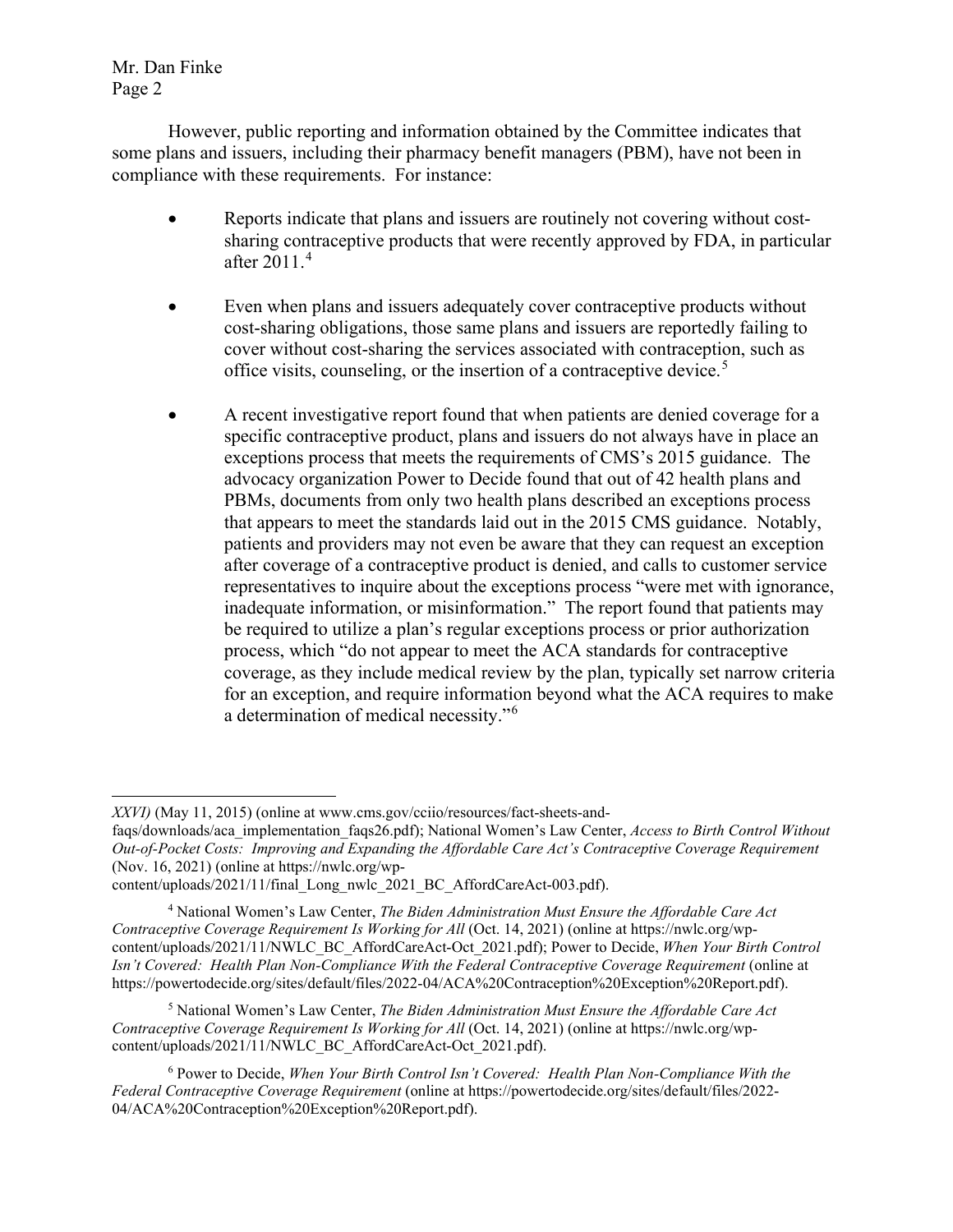Mr. Dan Finke Page 3

For all these reasons, we request that you provide us with the following information by June 9, 2022. Please limit your responses to the questions below to: (1) in-network coverage; (2) insurance plans that are not subject to a religious exemption under the ACA; (3) insurance plans that are not considered "grandfathered" plans under the ACA; and (4) FDA-approved products.

- 1. For each contraceptive method, please provide a list of the included contraceptive products and services and the patient's cost-sharing requirement for each of your plans.
	- a. For each contraceptive method, please identify any FDA-approved contraceptive products that are excluded from each of your plans.
	- b. For each contraceptive method, what contraceptive products on each of your plans were approved by the FDA after 2011?
- 2. Please describe the process for patients to access a contraceptive product or service that is not fully covered by the patient's plan when the product or service is determined necessary and appropriate by a patient's medical provider.
	- a. What data and supporting documentation are patients required to provide in order to seek and receive an exception?
	- b. Upon the granting of an exception, what is the patient's cost-sharing obligation (if any)? If this varies by contraceptive product, please provide the patient's cost-sharing obligation broken down by product.
	- c. To the extent the exceptions process varies by product or plan, please describe the various exceptions processes utilized by your plans.
	- d. Is this exceptions process utilized for any services or products other than contraception? If so, for which products or services?
	- e. When a contraceptive product is not covered without cost-sharing, are patients ever required to utilize your appeals process to appeal this decision and obtain coverage?
	- f. On average, how long does it take for an exception request to be processed and granted to a patient seeking access to a contraceptive product?
	- g. Broken down by year, how many exceptions did you process from 2015 through 2021 for any contraceptive product or service?
	- h. Were any exceptions for contraceptive products denied from 2015 through 2021? If so, how many per year?